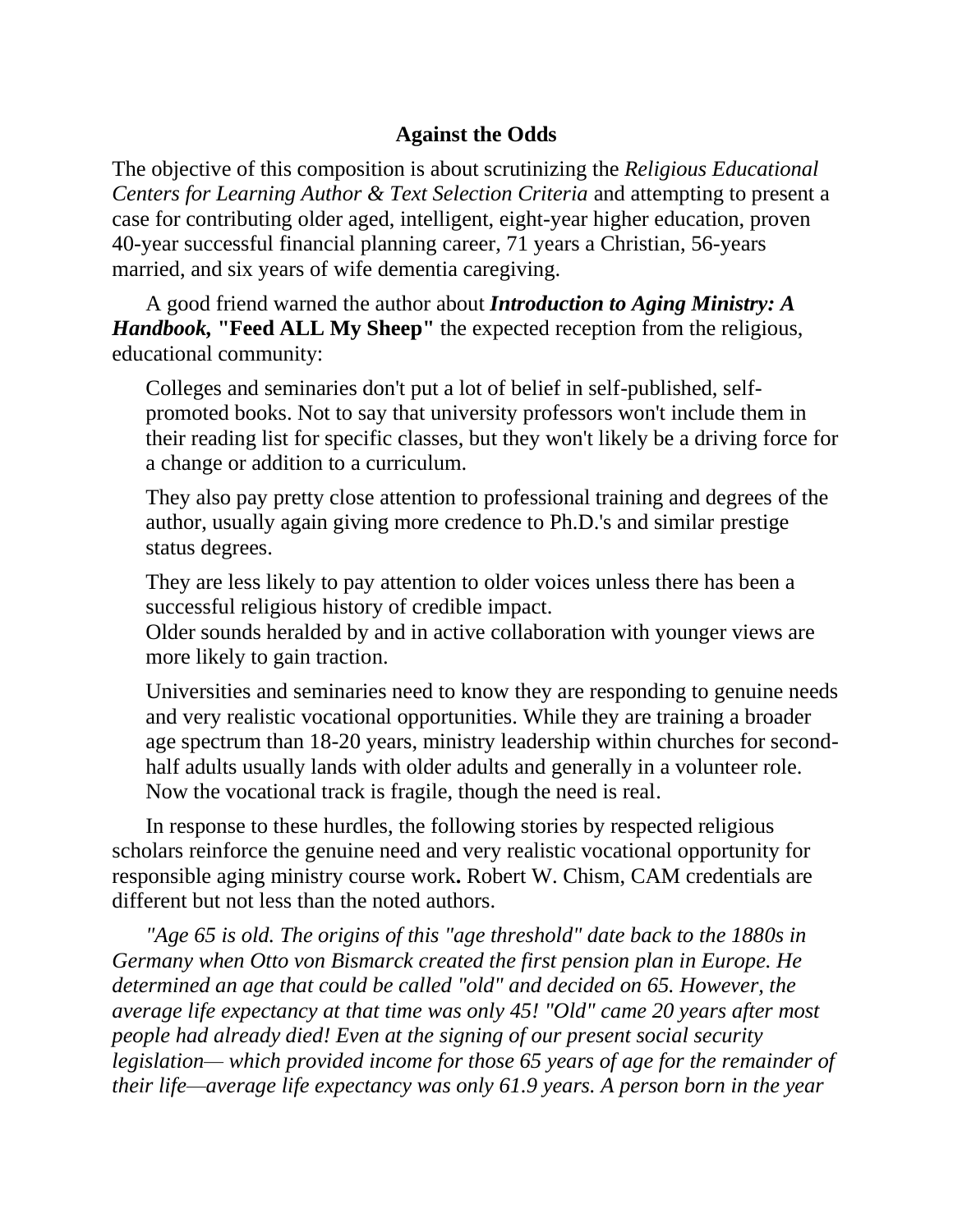*2000 can expect to live from 92 to 96 years! Age 65 does not identify a date when any significant change occurs in our physical, intellectual, or spiritual functioning,"* according to **DR. CHARLES ARN** Professor of Outreach and Ministry, Wesley Seminary Marion, Indiana.

Ministerial and Professional Background: He has 30 years of experience and leadership in the field of congregational life, health, and growth. He has authored 15 books, edited five others, and is a regular contributor to several nationally known pastoral websites. He is a popular speaker nationwide and overseas. **DR. ARN** became actively involved in the church growth movement as his father, Dr. Win Arn, began to pioneer the study and application of church growth principles to North America in the early 1970s.

Education: B.A., Seattle Pacific University MS, University of Southern California, and Ed.D., University of Southern California.

*"Perhaps the most shocking reality is not that our population is aging but that many churches have done virtually nothing to understand or prepare for this something thirty or more-year demographic change. With growing numbers of older adults in our pews, congregations have an opportunity to be blessed by the gifts, prayers, presence, service, and witness of their more former members,"* according to **DR. RICHARD H. GENTZLER, JR.,** Executive Director ENCORE Ministry, Tennessee Conference-UMC.

Ministerial and Professional Background: an adjunct faculty member at Lipscomb University, Nashville, TN, teaches classes on aging. He is on the board of directors of the Council on Aging of Middle Tennessee. He is a resource consultant for the Tennessee Conference Committee on Adult/Older Adult Ministries and the Golden Cross Foundation. He also serves as chair of the Nashville Area Older Adult Ministry Network.

Education: Bachelor of Science in Social Science from Shippensburg University (Shippensburg, PA), Master of Divinity from Wesley Theological Seminary (Washington, DC), Doctor of Ministry from Boston University School of Theology (Boston, MA), and a Certificate in Aging Studies from Boston University Institute for Geriatric Social Work**.**

*"It would be impossible to overstate the need for a dynamic and empowering curriculum for leaders who will minister to those in the Second Half of Life. A tremendous need exists for seminaries and universities to train and equip the leaders who will understand and empower the elderhood life stage both inside and outside the structured Church,"* according to the **REV. CHUCK STECKER, D. MIN, Ph.D**. President Center for Intergenerational Ministry, President/Founder of A Chosen Generation.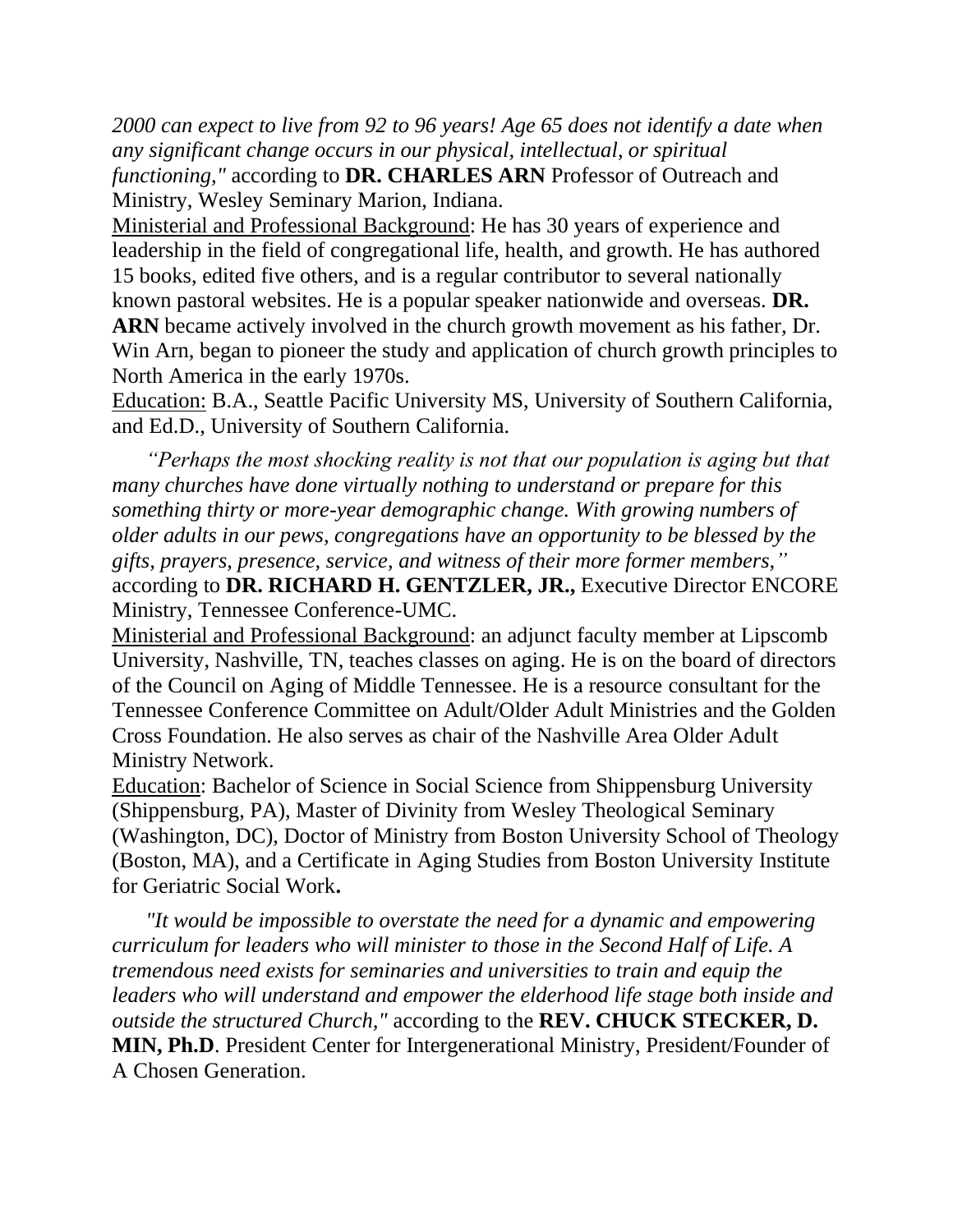Ministerial and Professional Background: As an Army Lieutenant Colonel, Chuck served in various critical leadership and staff positions, including three years on the Joint Chiefs of Staff in the Pentagon**. DR. STECKER** has served the Lord in the local Church in various ministry and leadership positions. After his retirement, he served with Promise Keepers for three years as the Regional Director of the South-Central Region. In 1997, Chuck launched a ministry, Mission Capable Men, and then A Chosen Generation in 2000. Chuck has taught at Denver Seminary and Christ for the Nations Institute.

Education: an ordained minister of the Gospel with the Evangelical Church Alliance and has earned a Doctorate of Ministry specializing in Christian Leadership.

*"The Church needs to become aware of the gifts that its older people can offer. All too often, older people are kept on the sidelines, handing out bulletins, singing in the choir, but never called on for more critical tasks in the life of the Church. Many people in the encore of life desire to give back. These are vibrant, creative, and energetic people, but they a.re so often left on the sidelines of the Church,*" according to **DR. RICHARD L. MORGAN**.

Ministerial and Professional Background: A former college professor, **DR. MORAN**, also worked as a career counselor at a community college in North Carolina. He is Recipient of the 2013 Legacy Award from the POAM of the Presbyterian Church, USA, for his nineteen books, many presentations, and elderhood work.

Education: a graduate of Davidson College (AB), Presbyterian Seminary (M.Div.; Them; Ph.D.), and Wake Forest University (MA in Counseling).

*Introduction to Aging Ministry***: A Handbook**, "Feed ALL My Sheep" by Robert W. Chism CAM is the Official, first of its kind, 21st Century handbook on Aging Ministry.

*"*It is not another traditional pastoral care text*. The handbook focuses attention on pastoral and broader societal aspects of aging. The book addresses student's preparation in ministering to both ends of the life cycle, IE, adolescents (ages 12- 20), and elderhood (ages 65-84) in the 21st Century.*

*It provides Bible colleges, seminaries, and other religious centers of learning for training today's clergy, professors, students, and lay leaders with the knowledge necessary coursework in ministering all ages,* **Robert W. Chism, CAM**.

Christian and Professional Background: He has been a Christian for 71-years, IE only seven years less than his entire life, a husband, father, grandfather for 67 years, and a caregiver for his wife who has second stage dementia for seven years. Before his protirement elderhood career, Bob completed a 40-year successful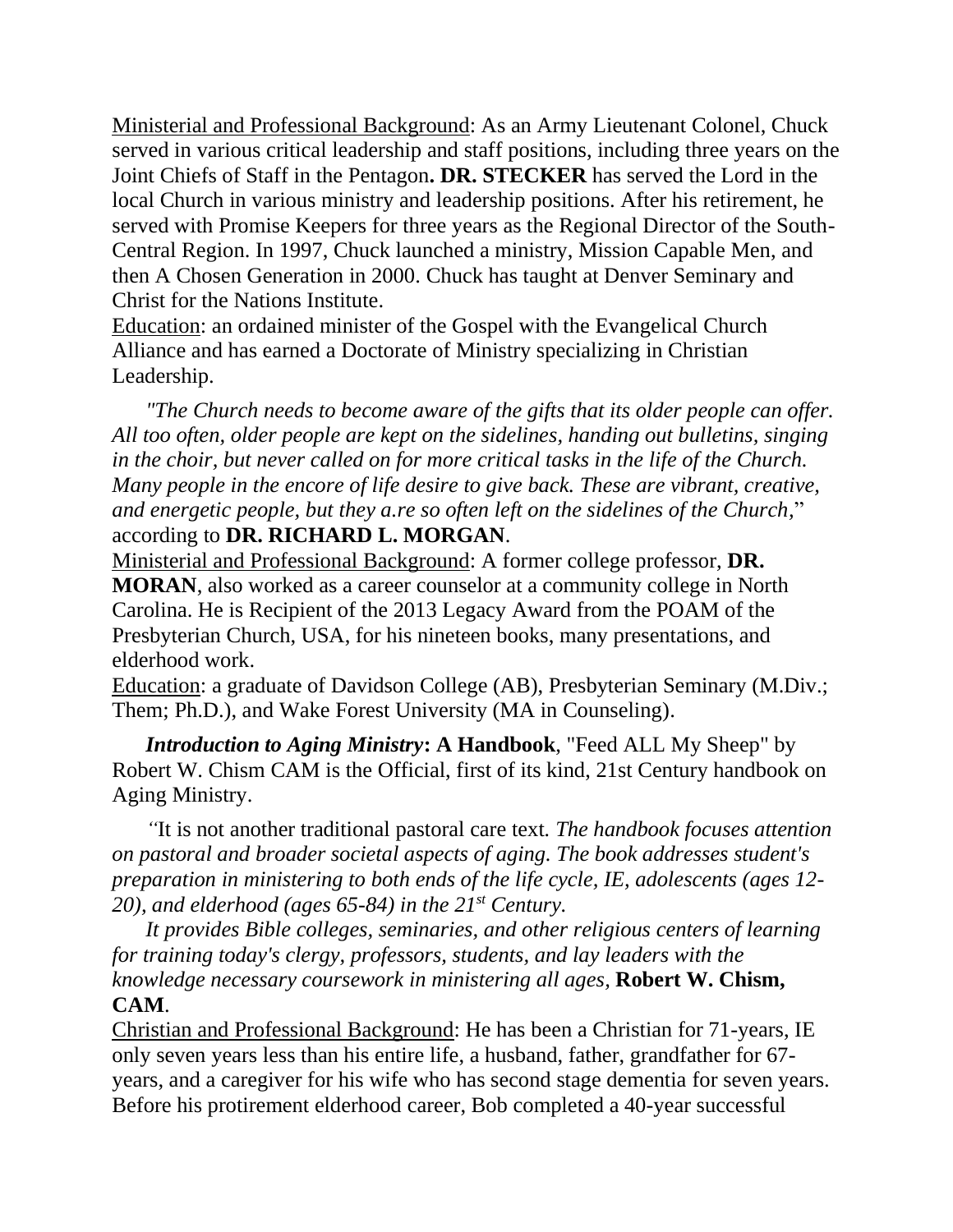financial & strategic planning executive business career. He worked for four employers:

Price Waterhouse & Co. (Cleveland based International Certified Public Accounting firm) ComCorp, Inc. (Cleveland based National Weekly Suburban Newspaper Chain) Jepcor, Inc. (Chicago based International Dinnerware Wholesaler) Kenall Manufacturing Co. (Chicago based International Lighting Company).

In his aging ministry career he---

Has completed 15 years of researcher

Founded New Beginnings (www. gonewbeginnings.org/), an online state of the art learning center for all ages, plus

Written numerous articles, 11 guides, and 14 previous books aging ministry course work and equipping tools that he has been instrumental in developing.

Business Education: Management Master's degree from J L Kellogg Graduate School of Management Northwestern University (Illinois) Magna Cum Laude Bachelor of Business Administration degree from Bowling Green University (Ohio) and Certified Public Accountant retired (Ohio and Illinois).

Religious Education: He obtained Certification in Aging Ministries (CAM) from the Center of Christian Leadership, School of Theology, Anderson University (Indiana), in Gerontology, and Aging Readings. Note at the time; there was only one religious, educational center offering CAM. In 2020, 15 years later, there are only two. He holds an Honorary Doctor in Christian Leadership from Los Angeles Development Church & Institute (California).

## **The Introduction to Aging Ministry: A Handbook** condenses---

Over 2,500 pages from numerous articles, eight guides, and fourteen previous books

15 years of research

40 years of a successful executive financial and strategic business careern Eight years of formal higher education

71 years a Christian

56 years of marriage

55 years a father

20 years a grandfather

Six years of wife dementia caregiving

The author knows he cannot do it alone. All things are possible with the Lord and with reader help, including the religious, educational leadership.

Ways you can help include the following: